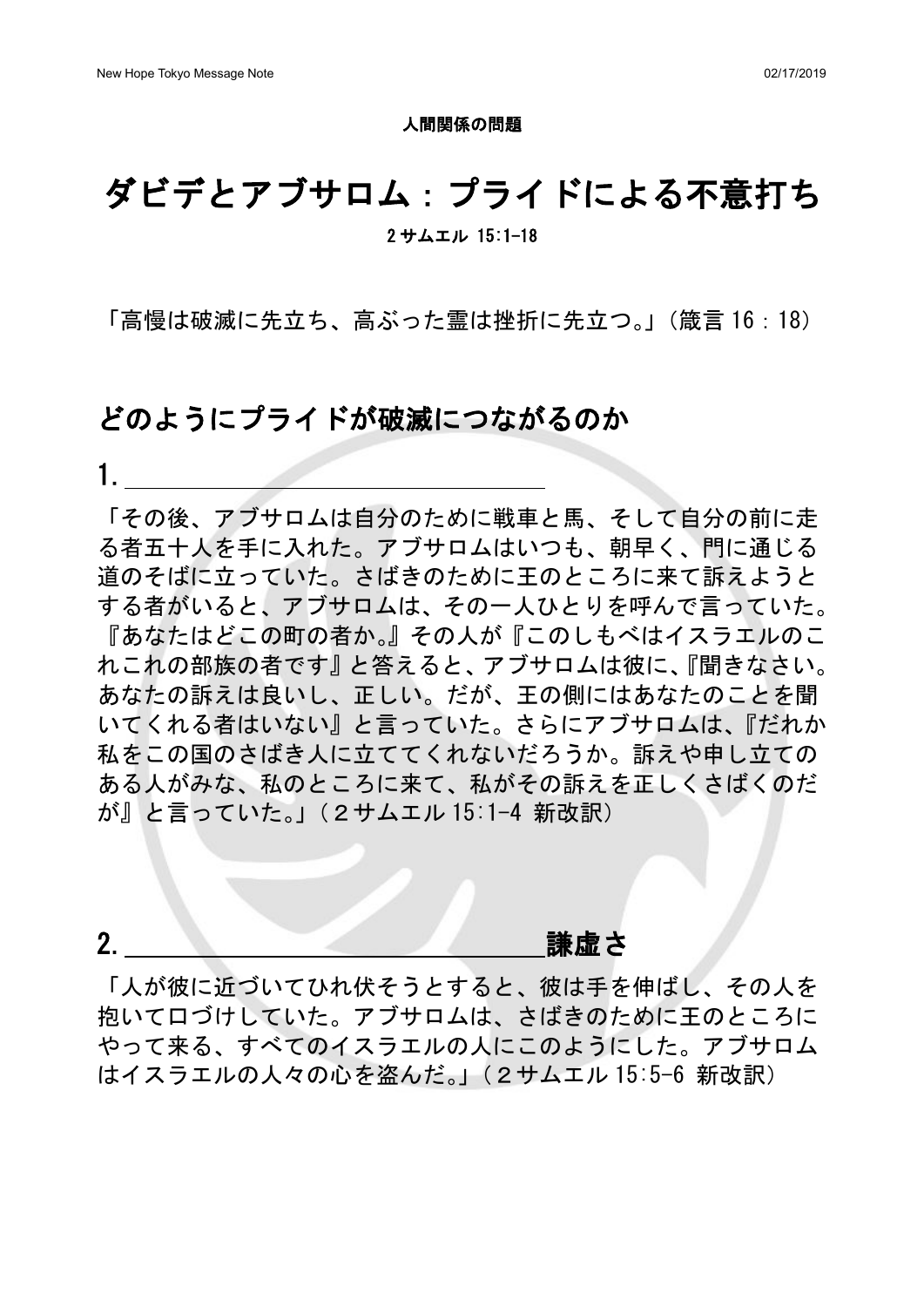### 3.秘密にしている本当の

「四年たって、アブサロムは王に言った。『私が主に立てた誓願を果た すために、どうか私をヘブロンに行かせてください。このしもべは、 アラムのゲシュルにいたときに、『もし主が私を本当にエルサレムに連 れ帰ってくださるなら、私は主に仕えます』と言って誓願を立てたの です。』王は言った。『安心して行って来なさい。』彼は立って、ヘブロ ンに行った。アブサロムはイスラエルの全部族に、ひそかに人を遣わ して言った。『角笛が鳴るのを聞いたら、『アブサロムがヘブロンで王 になった』と言いなさい。』アブサロムとともに、二百人の人々がエル サレムを出て行った。その人たちは、ただ単に招かれて行った者たち で、何も知らなかった。アブサロムは、いけにえを献げている間に、 人を遣わして、ダビデの助言者ギロ人アヒトフェルを、彼の町ギロか ら呼び寄せた。この謀反は強く、アブサロムにくみする民が多くなっ た。」(2 サムエル 15:7-12 新改訳)

### 4. \_\_\_\_\_\_\_\_\_\_\_\_\_\_\_\_\_\_\_\_\_\_\_\_\_\_\_\_\_\_\_\_\_\_\_の終わり

「王はヨアブ、アビシャイ、イタイに命じて言った。『私に免じて、若 者アブサロムをゆるやかに扱ってくれ。』兵はみな、王が隊長たち全員 にアブサロムのことについて命じているのを聞いていた。兵たちはイ スラエルに対抗するために戦場へ出て行った。戦いはエフライムの森 で行われた。イスラエルの兵たちは、そこでダビデの家来たちに打ち 負かされ、その日その場所で多くの者が倒れ、その数は二万人となっ た。戦いはこの地一帯に広がり、この日、剣よりも密林のほうが多く の者を食い尽くした。アブサロムはダビデの家来たちに出会った。ア ブサロムはらばに乗っていたが、らばが大きな樫の木の、茂った枝の 下を通った。すると、アブサロムの頭が樫の木に引っ掛かり、彼は宙 づりになった。彼が乗っていたらばはそのまま行ってしまった。ある 男がそれを見て、ヨアブに告げて言った。『今、アブサロムが樫の木に 引っ掛かっているのを見ました。』」(2 サムエル 18:5-10 新改訳)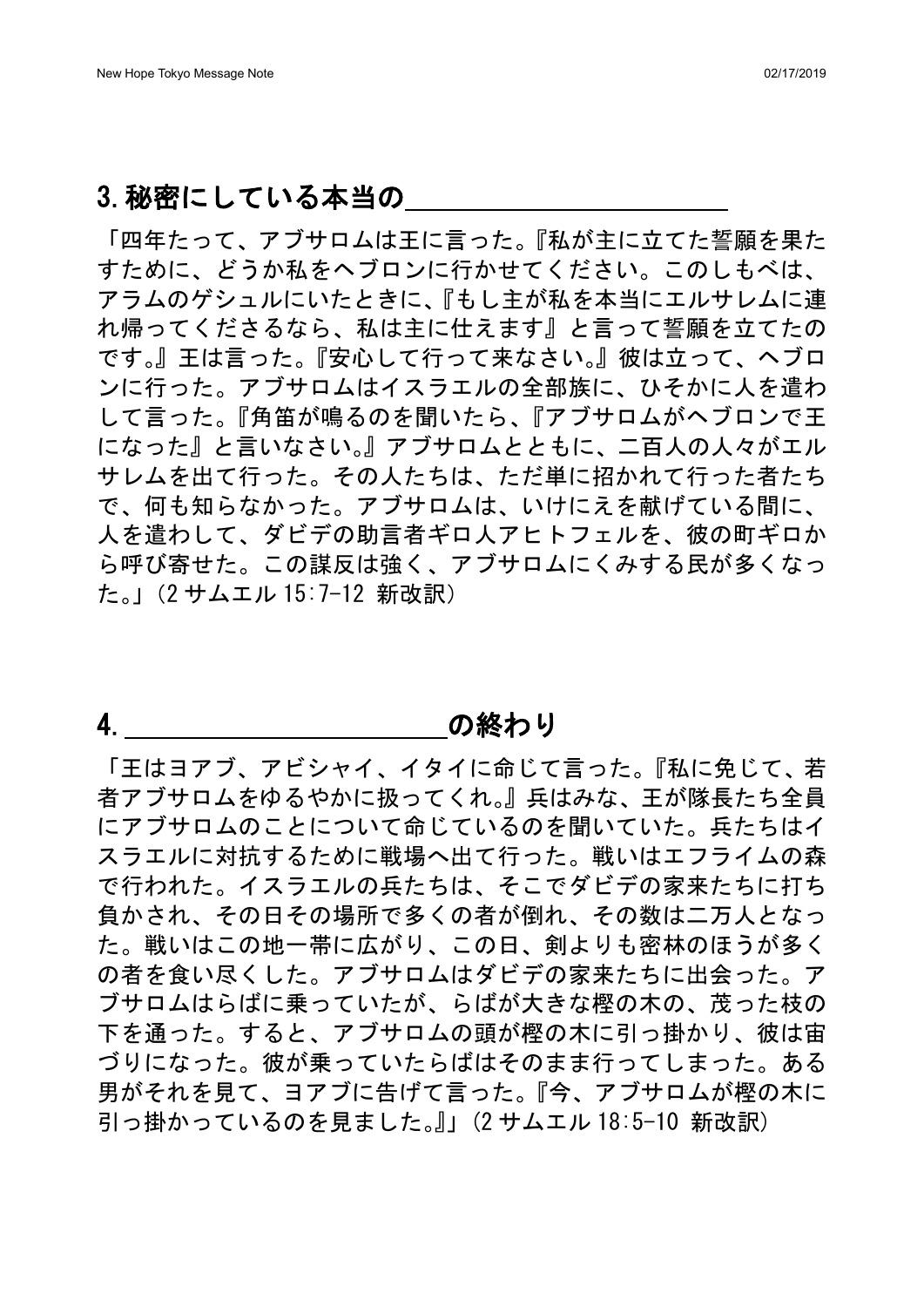### **Relationship Matters**

# **David & Absalom: Blindsided By Pride**

**2Samuel 15:1-18**

"**Pride goes before destruction, and haughtiness before a fall." (Proverbs 16:18)**

## **HOW PRIDE LEADS TO A FALL**

**1.**

"**After this, Absalom bought a chariot and horses, and he hired fifty bodyguards to run ahead of him. 2 He got up early every morning and went out to the gate of the city. When people brought a case to the king for judgment, Absalom would ask where in Israel they were from, and they would tell him their tribe. 3 Then Absalom would say,** "**You**'**ve really got a strong case here! It**'**s too bad the king doesn**'**t have anyone to hear it. 4 I wish I were the judge. Then everyone could bring their cases to me for judgment, and I would give them justice!**" **(2 Samuel 15:1-4 NLT)**

### **2. HUMILITY**

"**When people tried to bow before him, Absalom wouldn**'**t let them. Instead, he took them by the hand and kissed them. 6 Absalom did this with everyone who came to the king for judgment, and so he stole the hearts of all the people of Israel.** "(**2 Samuel 15:5-6 NLT**)